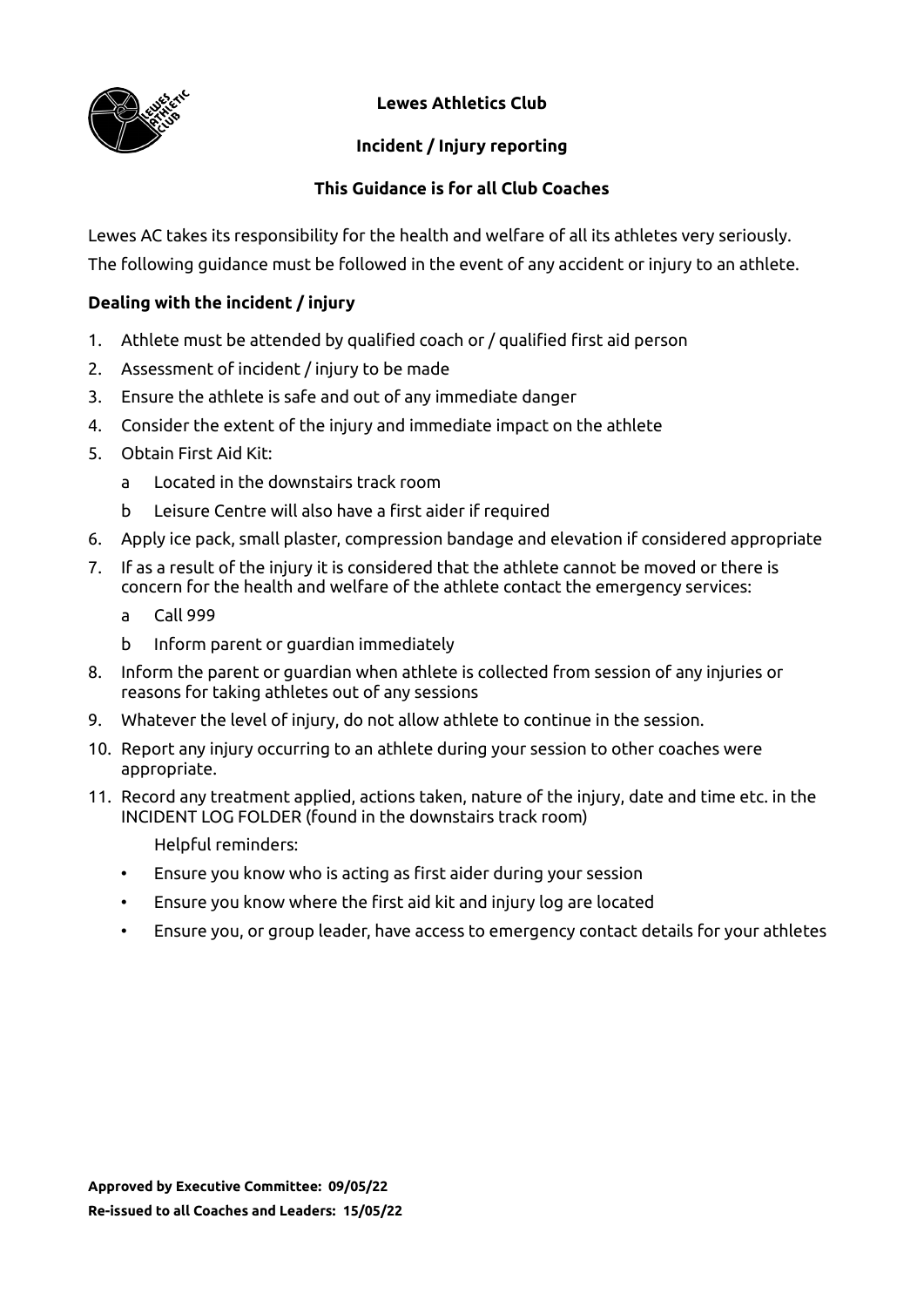

#### **LEWES ATHLETIC CLUB**

### **ATHLETE FIRST AID / INCIDENT / INJURY RECORD FORM**

#### 1. Athlete Personal Details:

| <b>Forename</b> |  |  |  |  |  |  |  |
|-----------------|--|--|--|--|--|--|--|
|                 |  |  |  |  |  |  |  |
|                 |  |  |  |  |  |  |  |
|                 |  |  |  |  |  |  |  |
| Coaching group  |  |  |  |  |  |  |  |
|                 |  |  |  |  |  |  |  |
|                 |  |  |  |  |  |  |  |
|                 |  |  |  |  |  |  |  |
|                 |  |  |  |  |  |  |  |

## 2. Name of Person completing incident:

| <b>Surname</b>                             | <b>Forename</b> |  |  |  |  |  |  |
|--------------------------------------------|-----------------|--|--|--|--|--|--|
|                                            |                 |  |  |  |  |  |  |
|                                            |                 |  |  |  |  |  |  |
|                                            |                 |  |  |  |  |  |  |
| Position in Club (Coach, First Aider etc.) |                 |  |  |  |  |  |  |
|                                            |                 |  |  |  |  |  |  |
|                                            |                 |  |  |  |  |  |  |
|                                            |                 |  |  |  |  |  |  |

#### 3. Date and Time of incident

| <b>Date</b> | <b>Time</b> |
|-------------|-------------|
|             |             |
|             |             |

# 4. Brief description of Incident/Injury: